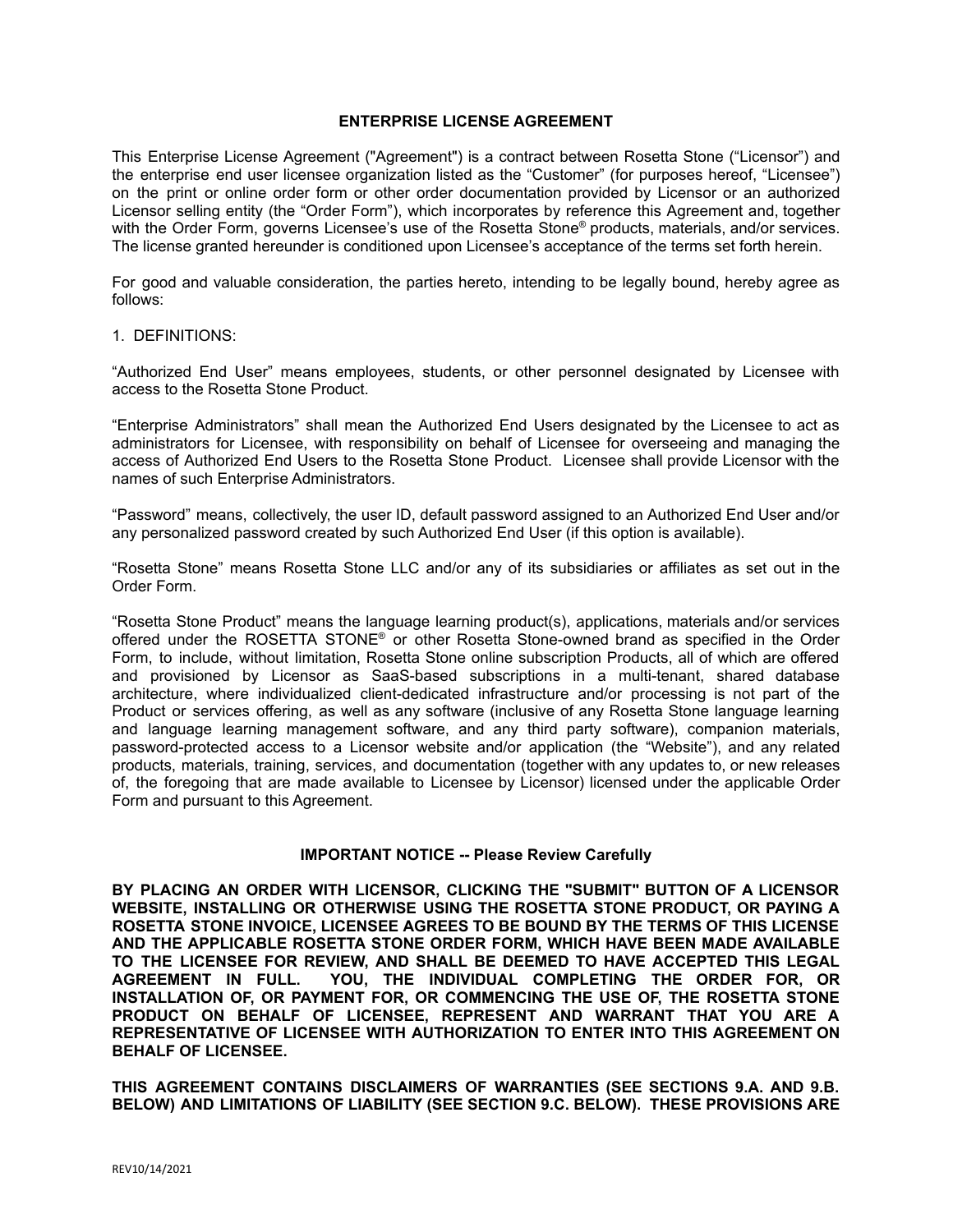# **AN ESSENTIAL PART OF THIS AGREEMENT. IF LICENSEE DOES NOT AGREE TO THESE PROVISIONS OR ANY OF THE OTHER TERMS OF THIS AGREEMENT, DO NOT INSTALL, ACCESS OR USE THE ROSETTA STONE PRODUCT.**

2. PURPOSE: Licensor has developed the Rosetta Stone Product that is marketed under its ROSETTA STONE or other Rosetta Stone-owned brand, and makes the functionality of the Rosetta Stone Product available to its enterprise licensees and their Authorized End Users remotely in the following ways: (a) by means of password-protected access to the Website, or (b) by means of Licensee's electronic learning management system which provides the software-based infrastructure to enable the access and delivery of Licensor's enterprise-wide learning activities ("LMS").

# 3. LICENSE, INSTALLATION AND USE:

A. License: The Rosetta Stone Product is licensed, not sold. If Licensee accepts this Agreement, Licensor grants Licensee a limited, revocable, nonexclusive license to access and use the Rosetta Stone Product licenses and/or receive materials and services as identified and for the duration of the subscription services period in the applicable Order Form, subject to the payment obligations and the terms and conditions set forth in such applicable Order Form and herein. For purposes of the preceding sentence, "use" of the Rosetta Stone Product means access by an Authorized End User to the functionality of the Rosetta Stone Product by means of password-protected access to a Rosetta Stone Website, or, to the extent supported, via Licensee's LMS, SSO or via such other arrangement or media expressly agreed to by Rosetta Stone in the applicable Order Form, for language learning purposes only.

B. Rosetta Stone Online Product: The license granted pursuant to this Agreement and applicable Order Form for Rosetta Stone's SaaS-based online solutions grants Licensee and its Authorized End Users the right to access the applicable Rosetta Stone Product according to the terms of the applicable Order Form as follows:

i. Licenses: The specific license term and any maximum number of Authorized End Users of the Rosetta Stone Product shall be as specified on the applicable Order Form. As applicable, each Authorized End User may be required to specify his or her unique user name or identifier when first accessing the Rosetta Stone Product in the context of the specified license, and will then become a single Authorized End User for purposes of the above. Information regarding the counting mechanism may be accessible by the Licensee from a Rosetta Stone online administrative portal, or may be obtained from Rosetta Stone Customer Support.

ii. Internet & Systems Requirements: Continuous Internet access, connectivity, and certain minimum systems and technical requirements are required to access and use the Rosetta Stone Product; these are not provided by Licensor and are the sole responsibility of Licensee and/or its Authorized End Users. Information regarding minimum systems and technical requirements for the Rosetta Stone Product may be obtained by Licensee from the Rosetta Stone website or Rosetta Stone Customer Support.

iii. Terms of Use: Use of Rosetta Stone Products is subject to the Authorized End User's acceptance of the standard Terms of Use and Interactive Privacy Policy, available at [www.rosettastone.com/agreements](http://www.rosettastone.com/agreements). (Not applicable for Rosetta Stone Educational Products to K-12 Educational Licensee Customers.)

# 4. SECURITY AND PASSWORDS:

A. Authorized End Users: Where applicable, Licensor will provide Licensee with a username and/or password for each Authorized End User. At the initial login, each Authorized End User will be given the option to change the default password provided by Licensor to a personalized password that will enable such Authorized End User to access the Rosetta Stone Product in accordance with this Agreement. If Licensee is a Rosetta Stone Online User, the transmission of any Authorized End User's name or password to allow any other person to use Rosetta Stone Online is expressly prohibited.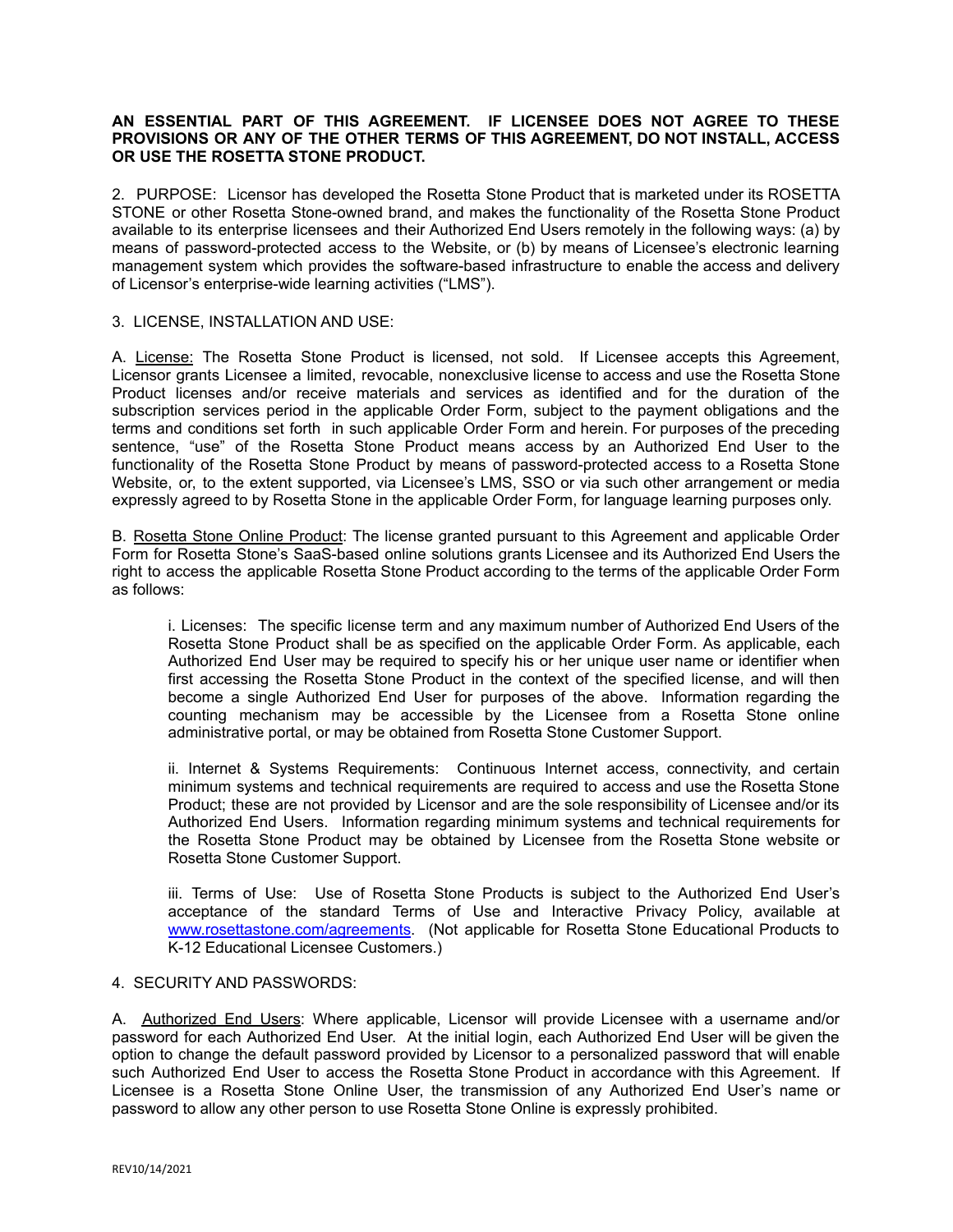B. Enterprise Administrators: Licensee will designate at least one Licensee Authorized End User to act as Enterprise Administrator for the licenses. The Enterprise Administrator will be granted administrator privileges for the Licensee's account, enabling the Enterprise Administrator to assign, disable and otherwise administer all other Authorized User access. Licensee represents, warrants and agrees that each Enterprise Administrator shall have authority, on behalf of Licensee, to perform his or her duties, and shall serve as primary point of contact to and direct and instruct Licensor with respect to Product and service operations to Licensee and its Authorized End Users. Personal information of Licensee Enterprise Administrators may be used for purposes of communicating to the Enterprise Administrators information relating to Rosetta Stone's business and services (e.g., account activity reminders, activities to support Product usage and engagement by users, downtime, new product or feature notifications, technical and other support services, etc.). If, during the term of the services under the applicable Order Form, a then-current Enterprise Administrator ceases to be an active employee of Licensee or ceases to serve as an Enterprise Administrator, and if there are no remaining Enterprise Administrators, Licensee shall promptly appoint another Authorized End User as an Enterprise Administrator. When an Enterprise Administrator accesses the Rosetta Stone Product using his or her Password, the Rosetta Stone Product shall provide the Enterprise Administrator with certain administrative capabilities with respect to Licensee's use of the Rosetta Stone Product that other Authorized End Users will not have, including the ability to cancel Password access and thereby deny access to the Product through use of such Password. Using such functionality provided by the Product, Licensee agrees that the Enterprise Administrator shall promptly deactivate and cancel Password access of any Authorized End User who (i) ceases to be employed by Licensee, (ii) Licensee no longer wishes to have access to the Product, or (iii) Licensee knows or reasonably believes is causing or may cause Licensee to breach any provision of this Agreement or is in any way mishandling Passwords or access. Licensee shall notify Licensor at the time a password access is deactivated or cancelled for any of the reasons specified in clauses (i) through (iii) above.

C. Passwords: Licensor shall have the right to replace Passwords with new Passwords during the term of this Agreement. Further, if Licensor reasonably believes that an Authorized End User is causing Licensee to breach this Agreement or is in any way mishandling a Password or using the Product in violation of this Agreement, then Licensor may, at its sole discretion, suspend the use of such Authorized End User's Password indefinitely without providing a replacement for such Authorized End User, in addition to any other rights or remedies provided under this Agreement or under law. All use of Passwords assigned to Licensee and its Authorized End Users shall be at Licensee's sole responsibility and risk. Licensee shall not, and shall cause its Authorized End Users not to, disclose, transfer or disseminate any Password to any third party. Licensee shall take such actions as may be necessary to maintain the confidentiality of and to prevent the unauthorized use of each Password, and shall immediately notify Licensor in the event of a breach of security. Licensee and its Authorized End User shall, at its option and where applicable, reset its passwords following receipt of initial login credentials.

D. Responsibility: Notwithstanding any provision of this Agreement, Licensee agrees that it shall be responsible and liable for any costs or expenses arising from or related to, any misuse of Passwords or any Rosetta Stone Product, or other breach of the restrictions or conditions contained in this Agreement, by Licensee's Authorized End Users or other personnel.

5. TRANSFER: Licensee may not, and may not permit others to, directly or indirectly, sell, rent, lease, loan, timeshare or sublicense the Rosetta Stone Product.

6. LIMITATIONS ON USE: Licensee agrees not to, and not to permit others to, directly or indirectly (a) reverse assemble, reverse compile, or otherwise reverse engineer or attempt to derive the source code of all or any part of the Rosetta Stone Product (b) copy, modify, translate, alter, change or collect information that can be used to create derivative works of all or any part of the Rosetta Stone Product, (c) download, copy or collect information that could be used to copy all or any part of the Rosetta Stone Product, or (d) access or use all or any part of the Rosetta Stone Product for any purpose other than for language learning purposes, except as and only to the extent expressly permitted by applicable law, notwithstanding this limitation, or expressly authorized in writing by Licensor. Any such information supplied by Licensor, and any information obtained by Licensee by any such expressly permitted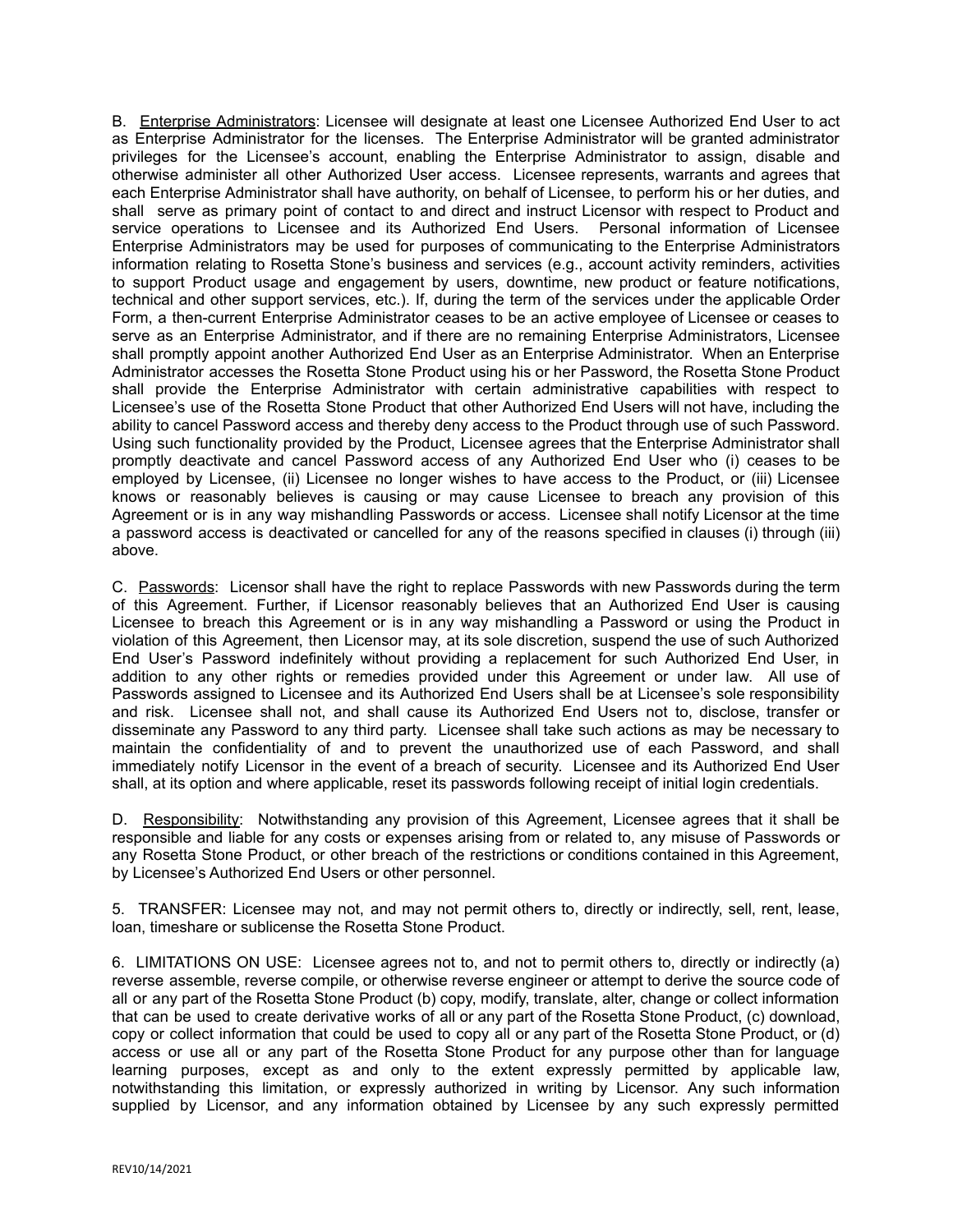de-compilation may only be used by Licensee for the purpose expressly authorized by Licensor, and may not be disclosed to any third party, or used to create any software that is substantially similar to the Rosetta Stone Product. If the applicable Order Form or invoice specifies a maximum number of Authorized End Users or concurrent users that may access the Rosetta Stone Product, Licensee agrees not to exceed such maximum number without the prior written approval of Licensor. Licensee agrees, upon request by Licensor, to exchange its current version of the Rosetta Stone Product for an updated version and to discontinue use of the version that was replaced.

7. OWNERSHIP OF INTELLECTUAL PROPERTY: Licensor reserves all rights in the Rosetta Stone Product not expressly granted to Licensee in this Agreement. Licensee acknowledges and agrees that Licensor or its third-party licensors own all right, title and interest in and to the Rosetta Stone Product (including, without limitation, all software, code, interfaces, text, photographs, graphics, animation, applets, music, video and audio incorporated therein and any related user guides and documentation), the trademark ROSETTA STONE and other marks owned by Licensor and/or related to the Rosetta Stone Products, URLs that incorporate all or any portion of any Rosetta Stone marks, and the trade dress, and look and feel of the Rosetta Stone Product, all of which are covered by various protections including, without limitation, copyright, trademark, and trade secrecy law. If Licensee suggests new features or functionality that Licensor, in its sole discretion, adopts for the Rosetta Stone Product, such new features or functionality will be the sole and exclusive property of Licensor and any and all claims of Licensee as to the same are hereby waived and released. Licensor reserves the right, in its sole discretion and without incurring any liability to Licensee, to update, improve, replace, modify or alter the specifications for and functionality of all or any part of the Rosetta Stone Product from time to time.

8. SUPPORT: Licensor offers support to Licensees of the Rosetta Stone Product in accordance with its published support policies. Hours of support may vary for certain products and territories. The hours of operation and means of accessing Licensor's customer support are available at the following web address: [https://support.rosettastone.com,](https://support.rosettastone.com) or may be obtained from Rosetta Stone Customer Support. Licensor reserves the right to make changes to these customer support provisions at any time and will post any such changes on the support page.

9. LIMITED WARRANTY, DISCLAIMERS, AND LIABILITY LIMITATIONS:

- A. Limited Warranty and Disclaimer:
	- i. General: Licensor represents and warrants to Licensee that: (a) its facilities, personnel, experience, and expertise are sufficient to provision and perform the Product and services as described in any executed Order Form; (b) it will perform the services in a professional and workmanlike manner, conforming materially to industry standards and practices; (c) it will use industry-standard and commercially-reasonable organizational and technical safeguards to protect Licensee Data; and (d) there is no pending or threatened litigation that would prevent Licensor from providing service to Licensee under this Agreement.
	- ii. Hosted Products: Licensor warrants that the online hosted Products will perform substantially in accordance with the descriptions and specifications applicable to such Product for the Subscription Period (as defined in the Order Form) of the relevant Product license (the "Hosted Product Warranty Period") under normal use. Notwithstanding anything to the contrary, Licensor makes no representation or warranty with respect to any third party software, and undertakes no obligations with respect to any third party software. Licensor's sole liability and Licensee's sole remedy for breach of the foregoing Product warranty during the Hosted Product Warranty Period will be, at Licensor's option, the repair or replacement of the Product, or a refund of the prepaid subscription fees received by Licensor from Licensee for the unused portion of the Product subscription licenses under the applicable Order Form(s) from the date written notice of deficiency was received from the Licensee by Licensor.
	- iii. Headset units: Licensor warrants that any Headset units included under any Order Form will perform substantially in accordance with the descriptions applicable to such unit for thirty (30) days following delivery ("Headset Warranty Period") under normal use. Except for the foregoing limited warranty, Licensor provides the Headset units "as is," and all other representations and warranties regarding the Headset units, express or implied, are hereby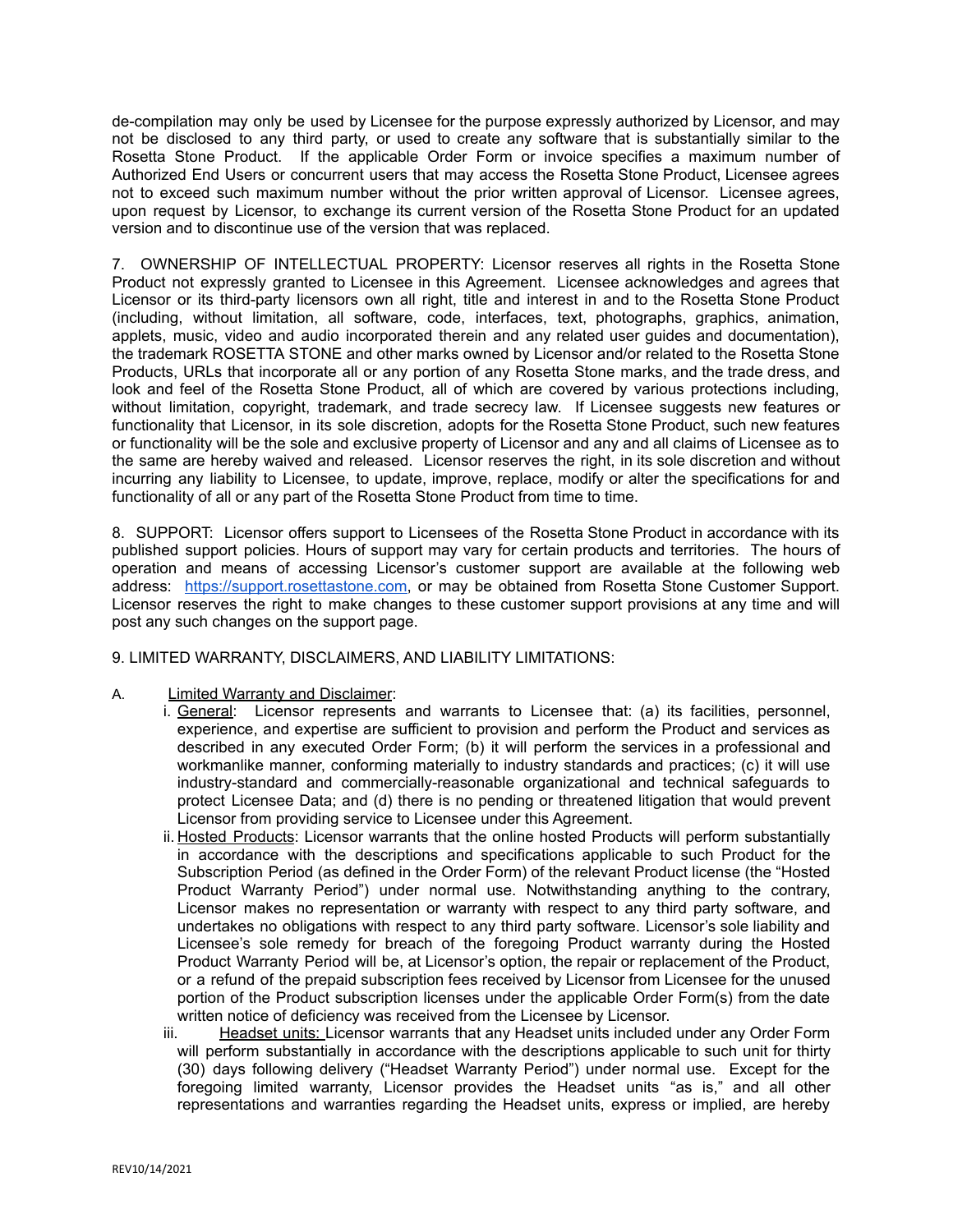disclaimed. Licensor's sole liability and Licensee's sole remedy for breach of the foregoing Headset unit warranty will be limited to replacement of the defective Headset unit, including, at Licensor's option, with an alternative Headset unit of similar quality and functionality. Defects must be reported within the Headset Warranty Period.

B. DISCLAIMER OF WARRANTIES: OTHER THAN AS STATED IN SECTION 9(A) ABOVE, AND TO THE MAXIMUM EXTENT PERMITTED BY THE LAW, NEITHER LICENSOR NOR ITS THIRD PARTY LICENSORS MAKE ANY OTHER WARRANTIES OR PROMISES, WHETHER EXPRESS OR IMPLIED, OR BY STATUTE, COMMON LAW, CUSTOM, USAGE OR OTHERWISE, ABOUT THE SOFTWARE, THE EMBEDDED SOFTWARE OR ANY SERVICES PROVIDED HEREUNDER, AND PROVIDE THE SOFTWARE AND SUPPORT SERVICES (IF ANY) "AS-IS" WITH ALL FAULTS AND THE ENTIRE RISK AS TO THE SATISFACTORY QUALITY, PERFORMANCE, ACCURACY, AND EFFORT OF SUCH SOFTWARE (IF ANY) SHALL BE WITH THE LICENSEE. THERE IS NO REPRESENTATION OR WARRANTY HEREIN AGAINST INTERFERENCE WITH LICENSEE'S ENJOYMENT OR AGAINST INFRINGEMENT. LICENSOR AND ITS THIRD PARTY LICENSORS DISCLAIM ANY AND ALL OTHER EXPRESS OR IMPLIED REPRESENTATIONS AND WARRANTIES WITH RESPECT TO THE SOFTWARE, THIRD PARTY SOFTWARE AND ANY SERVICES PROVIDED HEREUNDER, INCLUDING ANY EXPRESS OR IMPLIED WARRANTY OF MERCHANTABILITY, FITNESS FOR A PARTICULAR PURPOSE, SATISFACTORY QUALITY, NON-INFRINGEMENT, NON-INFRINGEMENT OF THIRD PARTY RIGHTS, OR THAT LICENSEE'S USE OF THE SOFTWARE WILL BE UNINTERRUPTED, VIRUS FREE, OR ERROR FREE. LICENSEE ACKNOWLEDGES THAT NO EXPRESS OR IMPLIED REPRESENTATIONS OR WARRANTIES ARE MADE BY ANY THIRD PARTY LICENSORS HEREIN.

C. Licensee Assurance. Licensee warrants to Licensor that it has all rights, licenses and permissions necessary to enter into this Agreement; that its provision of Licensee Data (as defined herein) to Licensor and its instructions to Licensor related to the processing of such Licensee Data shall at all times be in compliance with all applicable laws, including applicable data protection laws, in particular with any notice and/or consent requirements.

D. Limitations of Liability: In no event will a party or Licensor's third party licensors or any other person or entity be liable to the other party for any indirect, incidental, special or consequential damages, or damages for loss of profits, revenue, data or use, incurred by either party or any third party, whether in an action in contract or tort, even if the other party has been advised of the possibility of such damages. If Licensee could have avoided damages by taking reasonable care, neither Licensor nor its third party licensors will be liable for such losses. In no event shall Licensor or its third party licensors' total liability for all actual direct damages, if any, whether arising in contract, tort (including negligence), or otherwise, exceed the cumulative payments actually received by Licensor from Licensee pursuant to this Agreement. BECAUSE SOME STATES OR JURISDICTIONS DO NOT ALLOW THE EXCLUSION OR THE LIMITATION OF LIABILITY FOR CONSEQUENTIAL OR INCIDENTAL DAMAGES, IN SUCH STATES OR JURISDICTIONS, ROSETTA STONE'S, ROSETTA STONE'S LICENSORS' AND ROSETTA STONE'S AFFILIATES' LIABILITY SHALL BE LIMITED TO THE FULL EXTENT PERMITTED BY LAW.

# 10. TERMINATION AND SURVIVAL:

A. This Agreement is effective for the term of the Order Form and all Subscription Periods thereunder. By accepting this Agreement, Licensee authorizes Licensor to immediately terminate Licensee's rights under this Agreement, including access to the Rosetta Stone Product, if Licensee fails to comply materially with any terms of this Agreement, including the specific terms stated on the applicable Order Form. Restrictions imposed by Licensor for a breach of this Agreement may include, but are not restricted to:

- i) Terminating the IP address of a non-compliant workstation;
- ii) Terminating account access to the Rosetta Stone Product.

B. Either party may terminate this Agreement and any Order Form for cause in the event of any of the following by the other party: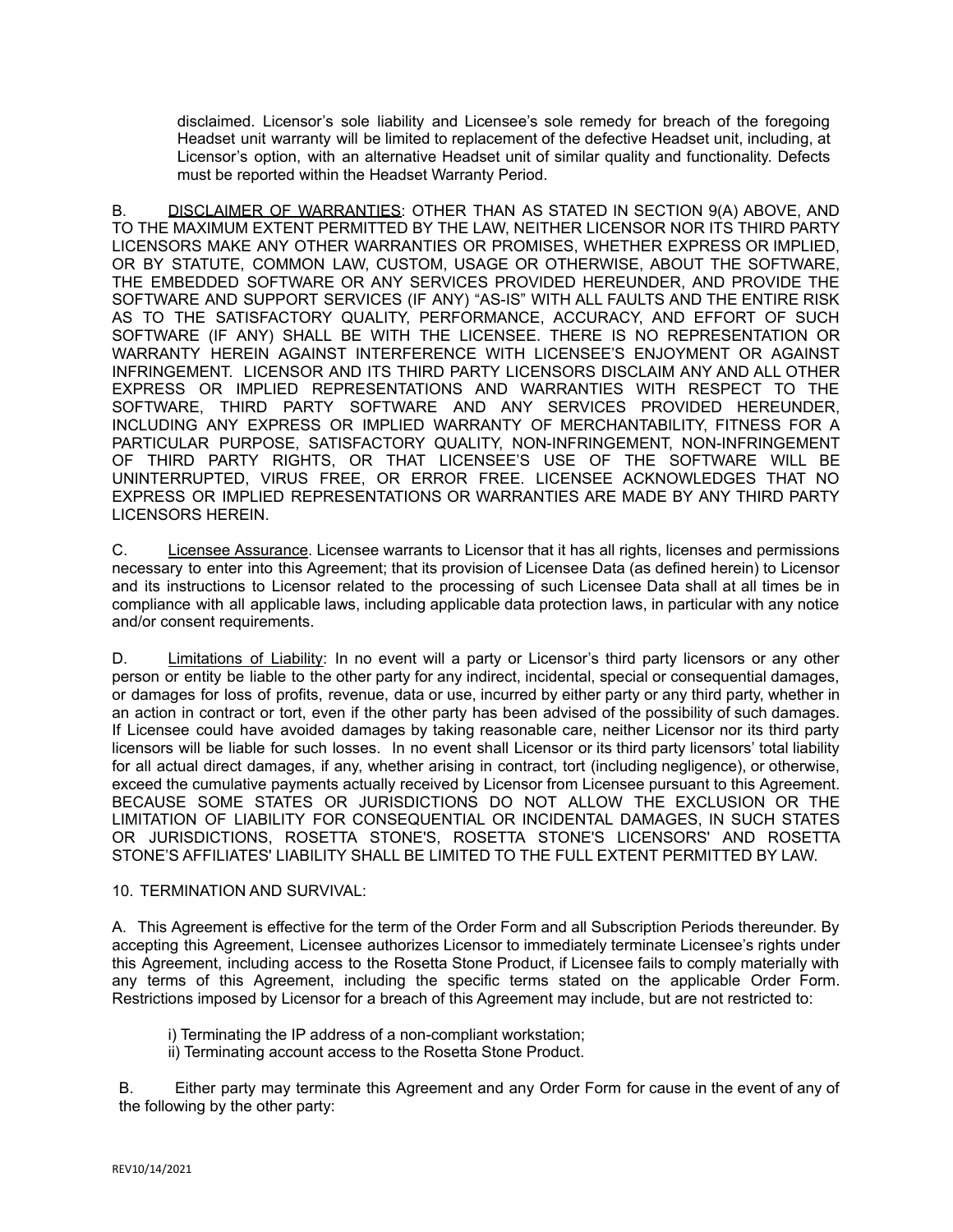- i. a failure to fulfill or perform any material duties or obligations pursuant to this Agreement, provided that the non-breaching party provides written notice outlining the other party's deficiency and such party fails to take steps reasonably acceptable to the non-breaching party to remedy any such deficiency within thirty (30) days of its receipt of such written deficiency notice; or
- ii. if a party is the subject of a voluntary bankruptcy, insolvency or similar proceeding, suffers or permits the appointment of a receiver for its business or assets, or makes a general assignment for the benefit of creditors.

C. Upon termination of this Agreement, Licensee shall cease all use of the Rosetta Stone Product. Personally identifiable data of Licensee's Authorized End Users ("Licensee Data") is available for export by Licensee's designated Enterprise Administrator(s) at any time during the applicable Product Subscription Period through self-service reporting tools available in the Product. In addition, Licensor will make such Licensee Data available for export by Licensee upon written request made within thirty (30) days of termination or expiration of the services under the Order Agreement. Unless otherwise agreed to by Licensor and Licensee in writing in the Order Form for the applicable Product or service, after such thirty (30) day period, Licensor shall have no obligation to maintain or provide any Licensee Data and may, unless legally prohibited, securely remove and delete or otherwise render unreadable or indecipherable Licensee Data in its possession or control in accordance with Licensor's then-current data removal schedule and protocols with no liability to Licensee. Upon completion of such removal and upon written request, Licensor will provide written confirmation to Licensee that such Licensee Data has been disposed of in accordance with the foregoing.

D. The provisions of Sections 4, 5, 6, 7, 9, 10, 17, 22, and any other obligations which expressly or by their nature are to continue after termination, cancellation, or expiration of this Agreement shall survive and remain in effect, but this shall not imply or create any continued right to use the Rosetta Stone Product after termination of this Agreement.

11. FEES AND PAYMENTS: Licensee agrees to pay Licensor the fees set forth on the Order Form for the Rosetta Stone Product. Licensor shall invoice Licensee for the total amount stated on each Order Form. Unless otherwise specified in the Order Form, all invoiced amounts shall be due and payable within thirty (30) days of date of invoice. Payments due hereunder shall be made by Licensee without any deduction, setoff or bank charges to Licensor at the banking institution in the United States designated by Licensor in U.S. dollars or on any other terms mutually agreed upon and set forth in an order form. All payments made by Licensee are non-refundable. Overdue payments required to be paid by Licensee pursuant to this Agreement (other than amounts that are the subject of a legitimate dispute) shall accrue interest at the lesser of one and one half percent (1.5%) per month or the maximum allowable interest under applicable law, from the due date until paid, and Licensee shall pay Licensor's costs of collection, including Licensor's reasonable attorneys' fees and court costs. The amounts due to Licensor as set forth in the applicable Order Form do not include, and Licensee shall pay, any sales, use, property, value-added or other taxes (including any amounts to be withheld for the purpose of paying the foregoing) relating to, resulting from or based on use of the Licensor Product. If Licensor is required to pay any of the foregoing taxes, then such taxes shall be billed to and promptly paid by Licensee.

# 12. GOVERNING LAW AND FORUM:

A. This Agreement and each Order Form, and the legal relationship between the Licensor and Licensee hereunder, will be governed in all respects, by and construed in accordance with the internal substantive laws of the State of California, USA, without respect to its conflict of laws principles. In addition, each party agrees that any action arising out of or related to this Agreement must be brought exclusively in a state or Federal court located in San Mateo County, California, USA , and Licensee waives any objection it has or may have in the future with respect to the foregoing, *provided however*, that if Licensee is a U.S. public school or school district, or an agency or department of the U.S. federal or any state government, then any claims or disputes between the parties related to this Agreement shall be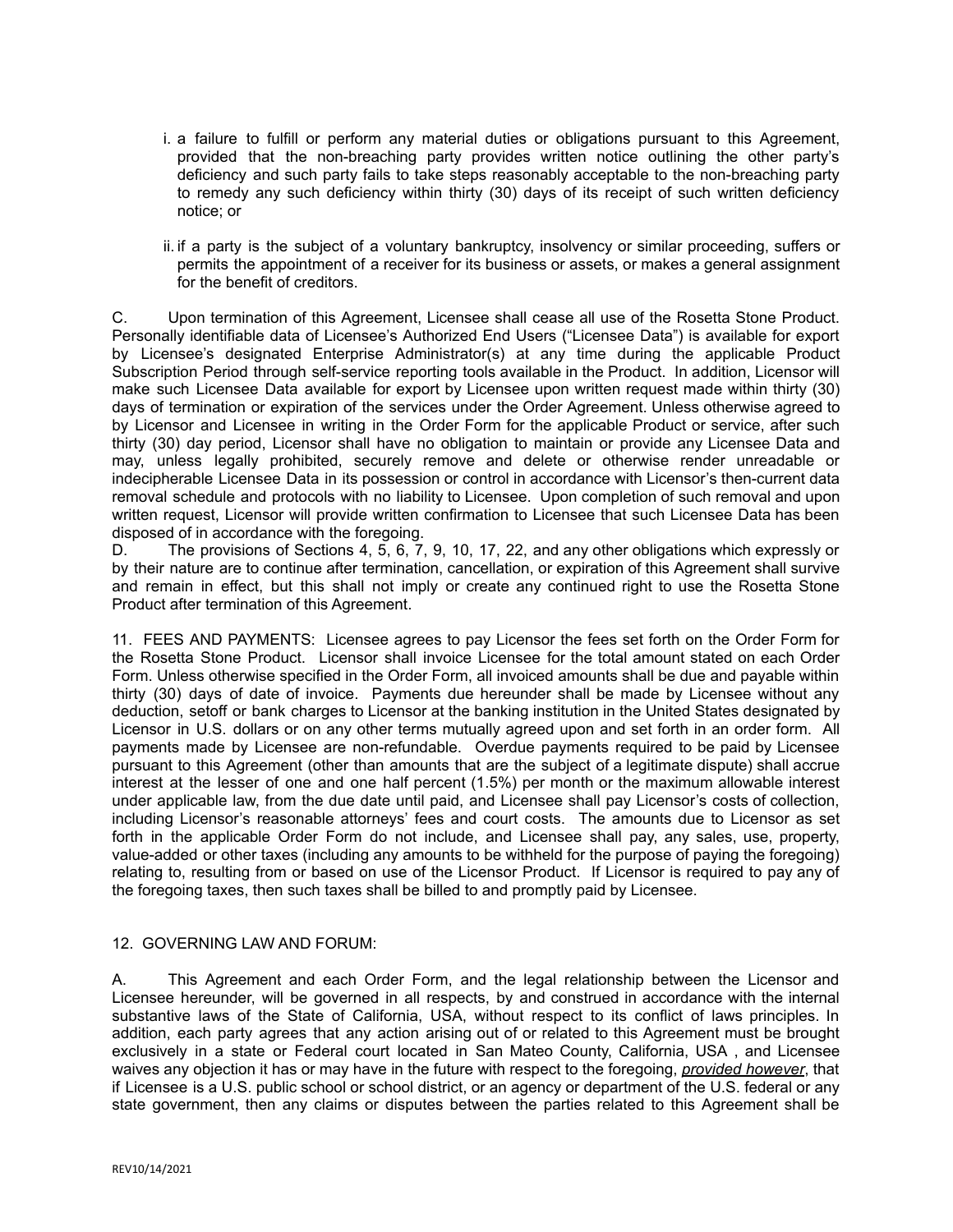governed by the laws of the state identified in Licensee's address as set forth in the applicable Order Form, and all actions shall be brought in the appropriate state or federal courts located in such state.

B. Notwithstanding Section 12(A) above, if the Licensor address specified on the Order Form is in Canada, this Agreement shall be governed by and construed in accordance with the law of the Province of Ontario and the federal laws of Canada applicable thereto, excluding those provisions relating to conflicts of laws. The parties hereby irrevocably attorn to the jurisdiction of the courts of the Province of Ontario or the Federal Court of Canada sitting in that province.

C. This Agreement shall not be governed by the United Nations Convention on Contracts for the International Sale of Goods, the application of which is expressly excluded.

D. Notwithstanding the above, Licensor shall have the right to commence and prosecute any legal or equitable action or proceeding before any court of competent jurisdiction to obtain injunctive or other relief against Licensee in the event that, in the sole discretion of Licensor, such action is necessary or desirable.

13. WAIVER: Failure to insist upon strict compliance with any of the terms, covenants or conditions of this Agreement shall not be deemed a waiver of that term, covenant or condition or of any other term, covenant or condition of this Agreement. Any waiver or relinquishment of any right or power hereunder at any one or more times shall not be deemed a waiver or relinquishment of that right or power at any other time.

14. SEVERABILITY: All provisions of this Agreement apply to the maximum extent permitted by applicable law. If any part of this Agreement is determined to be invalid or unenforceable pursuant to applicable law, then the invalid or unenforceable provision will be deemed superseded by a valid, enforceable provision that most closely matches the intent of the original provision and the remainder of this Agreement will continue in effect.

15. THIRD PARTY RIGHTS: Except as expressly set forth herein, nothing in this Agreement shall be construed as giving any person or entity, other than the parties hereto and their successors and permitted assigns, any right, remedy or claim under or in respect of this Agreement or any provision hereof.

16. NOTICES: All notices, requests, or other communications hereunder shall be in writing, addressed to the parties at the addresses set forth in the Order Form and in the case of notice to Licensor addressed to the attention of the Legal Department. Notices mailed by registered or certified mail shall be conclusively deemed to have been received by the addressee on the fifth business day following the mailing of sending thereof. Notices sent by facsimile shall be conclusively deemed to have been received when the delivery confirmation is received. If either party wishes to alter the address to which communications to it are sent, it may do so by providing the new address, in writing, to the other party.

# 17. CONFIDENTIALITY:

A. Obligations. Each party agrees to hold Confidential Information in confidence and not use or disclose it to a third party for a period of three (3) years from the date of termination or expiration of this Agreement, except for Confidential Information related to Licensor' Information Security Program, for which the period shall be seven (7) years. The receiving party will protect the Confidential Information by using the same degree of care, but no less than a reasonable degree of care, to prevent the unauthorized use, dissemination or publication of Confidential Information as the receiving party uses to protect its own confidential information of like nature. **"Confidential Information"** means the proprietary information exchanged between the parties, which is (i) marked "confidential" or "proprietary" at the time of disclosure by the disclosing party; or (ii) by its nature or content is reasonably distinguishable as confidential or proprietary to the receiving party, and includes, without limitation, information (tangible or intangible) regarding a party's technology, designs, techniques, research, know-how, specifications, product plans, pricing, customer information, user data, current or future strategic information, current or future business plans, policies or practices, employee information, and other business and technical information, and shall include the terms and conditions of this Agreement or of any Order Form and the pricing provisions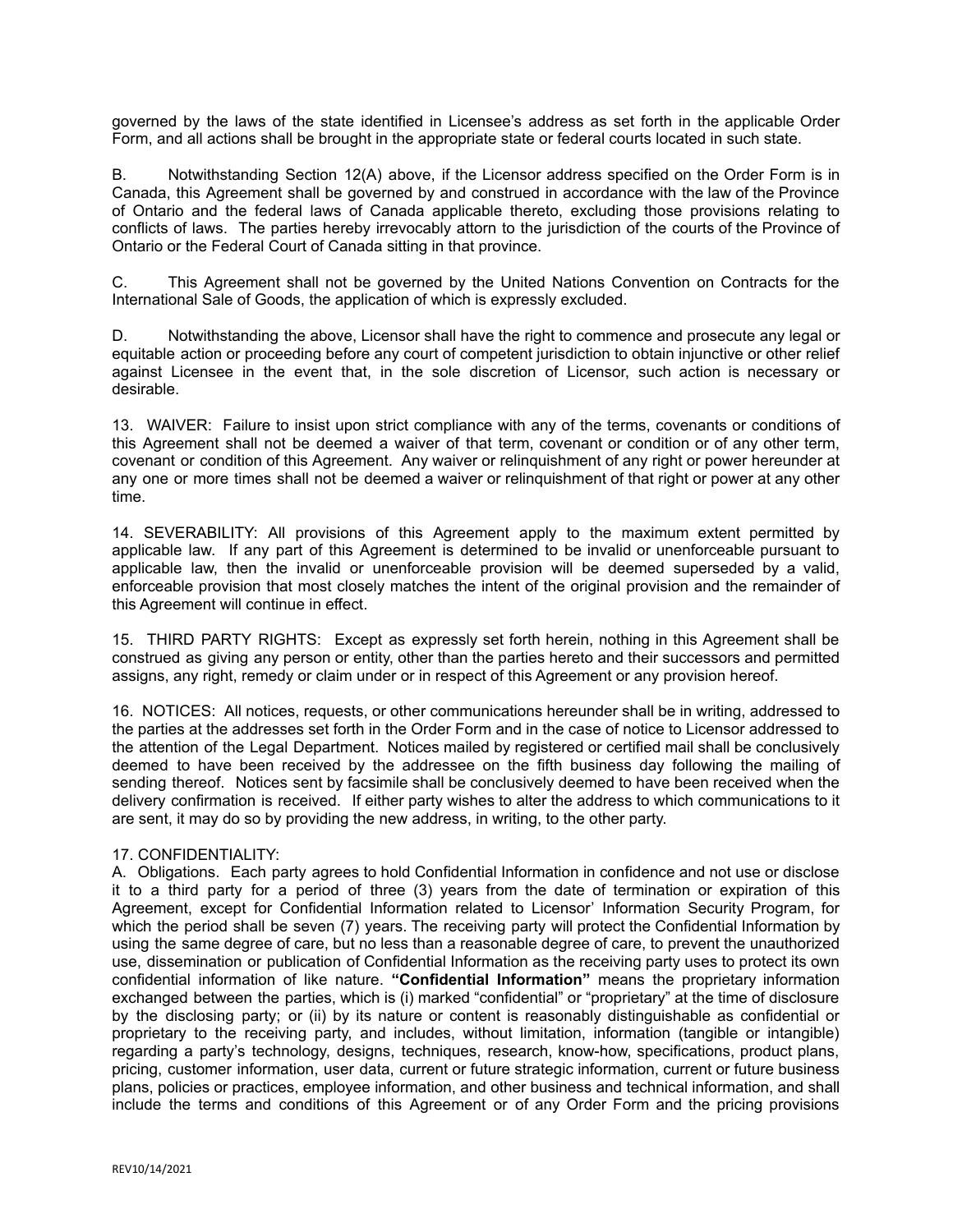thereof. The receiving party may disclose the Confidential Information to its employees, agents, financial advisers and independent contractors, only as necessary to fulfill the Services and provided such parties have executed a written nondisclosure agreement substantially as protective of the Confidential Information as this Agreement, or as may be required under regulatory requirements.

B. Exclusions. Confidential Information will not include information that (a) is made generally available in the public domain prior to time of disclosure; (b) is or becomes publicly available through no act or omission by the receiving party; (c) was already in the receiving party's possession without restriction before receipt from the disclosing party and was not subject to a duty of confidentiality; (d) is rightfully disclosed to the receiving party by a third party without confidentiality restrictions; or (e) that the receiving party independently developed without use of or reference to Confidential Information. The receiving party may disclose the disclosing party's Confidential Information as required by law or court order provided: (i) the receiving party reasonably notifies the disclosing party in writing of the requirement for disclosure, unless notice is prohibited by law; and (ii) discloses only that portion of the Confidential Information legally required.

18. DATA COLLECTION AND USE: Licensee acknowledges and agrees that the online Products are publicly available offerings of Rosetta Stone's SaaS-based subscriptions that are provided in a multi-tenant, shared database architecture, and that individualized client-dedicated infrastructure and/or processing is not part of the Product or services. Licensee understands and agrees that certain limited Licensee Data is typically required and used to enable Product and service provisioning and functionality, that such information is stored by Licensor in centrally organized data center facilities, and that certain services and functionality of the Products and associated services are provisioned through utilization of third-party provider services engaged by Licensor to deliver and support the Product and services to all of Licensor's enterprise customers.

Licensor reserves the right to collect and use information provided by Licensee and/or its Authorized End Users to process and provision the Rosetta Stone Product and associated services. Licensor reserves the right to collect and analyze data relating to use of the Rosetta Stone Product in accordance with Rosetta Stone's Online Product Privacy Policy and Rosetta Stone's Standard Data Processing Addendum, incorporated and made part by this reference (see below for a link to the current version of these documents). Data may be used by Rosetta Stone in anonymized or aggregate form to assess, improve and/or develop the Rosetta Stone Product and/or services, to assess compliance with the terms and conditions of this Agreement, and for other lawful purposes.

A. If Licensee is a US school, US school district or US state of federal agency, and Licensee Data includes personally identifiable information about a student protected under the Family Educational Rights and Privacy Act of 1974, as amended (20 U.S.C. § 1232g et seq.) or other applicable state student educational records privacy law ("FERPA Protected Data"), Licensor covenants and agrees that Licensor shall use and process such FERPA Protected Data in compliance with FERPA and such applicable state student records privacy law. Licensee agrees that Licensor shall be considered a "School Official" for its institution for purposes of the performance of services under this Agreement in accordance with FERPA, and shall provide reasonable assistance to Licensor with respect to Licensor's compliance obligations thereunder. In addition to any other terms entered into between Licensee and Licensor with respect to Licensor's handling of Licensee FERPA Protected Data, Licensor shall process such FERPA Protected Data in accordance with the Rosetta Stone Student Records Privacy and Security Statement available at: [www.rosettastone.com/student-records](http://www.rosettastone.com/student-records) and incorporated herein. SECTION B BELOW DOES NOT APPLY TO US K-12 EDUCATIONAL INSTITUTIONS.

B.The terms of the *Rosetta Stone Data Processing Addendum* available at [https://resources.rosettastone.com/CDN/us/pdfs/agreements/rosetta-stone-data-processing-addendum-fo](https://resources.rosettastone.com/CDN/us/pdfs/agreements/rosetta-stone-data-processing-addendum-for-ee-customers.pdf) [r-ee-customers.pdf](https://resources.rosettastone.com/CDN/us/pdfs/agreements/rosetta-stone-data-processing-addendum-for-ee-customers.pdf) and fully incorporated by reference, shall apply to Licensee's purchase(s) of the Rosetta Stone Products and services.

C. Rosetta Stone reserves the right to collect and retain data generated through the use by Licensee and Authorized Users of the Rosetta Stone Product, from which all personally identifiable information and